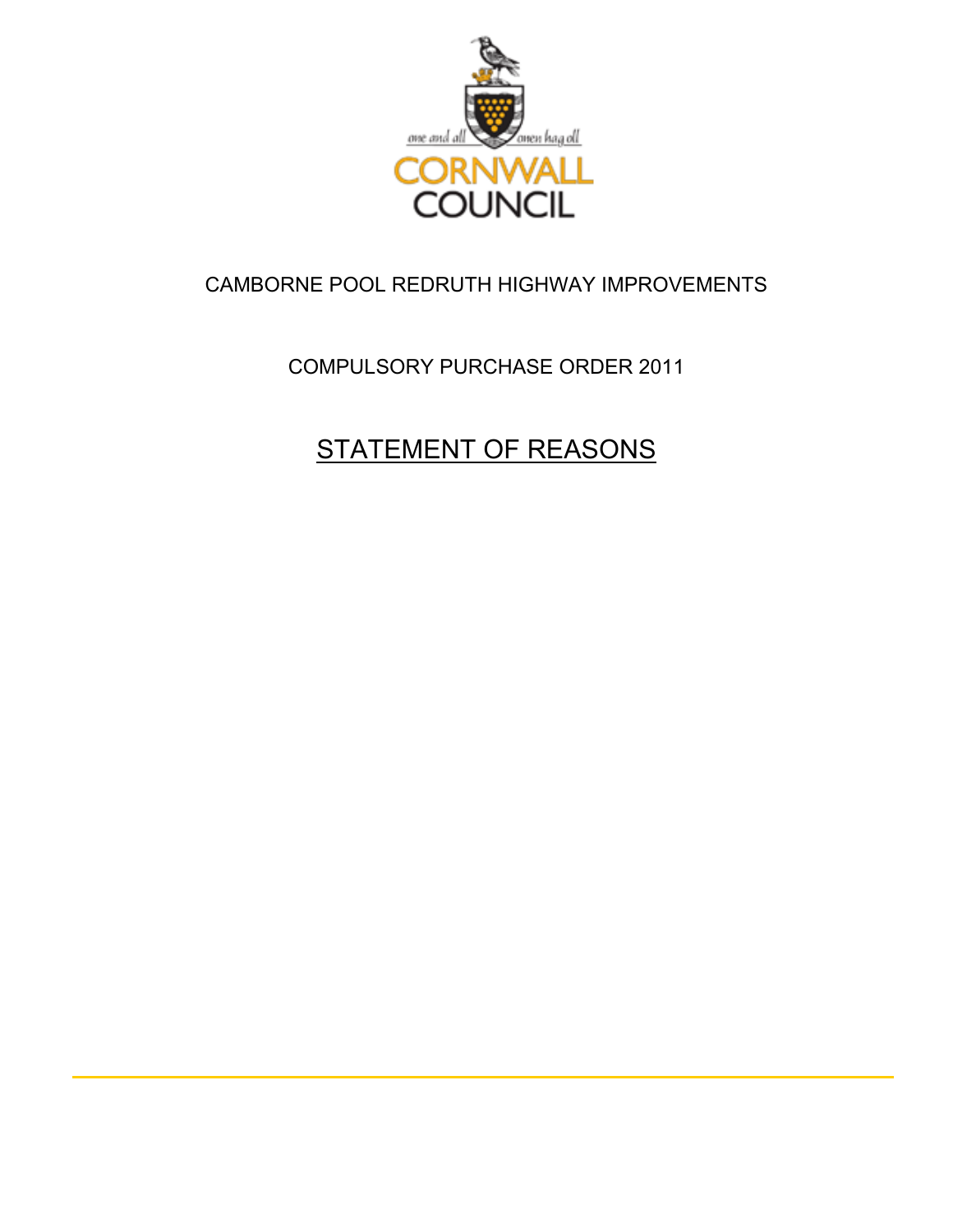

# **Contents**

| 1 |                                                                             |                |  |  |
|---|-----------------------------------------------------------------------------|----------------|--|--|
|   | 1.1                                                                         |                |  |  |
|   | 1.1.1 Authority to make the Orders                                          | 1              |  |  |
|   | 1.1.2 Need to invoke CPO powers                                             | 1              |  |  |
|   | 1.1.3 Regional Planning Policy framework                                    | 2              |  |  |
|   | 1.1.4 Cornwall Council Transportation Policy background                     | $\overline{2}$ |  |  |
|   | 1.1.5 Major Scheme Business Case Bid for Funding                            | 4              |  |  |
|   | 1.1.6 The Coalition Government's Comprehensive Spending Review (June 2010)4 |                |  |  |
|   | 1.1.7 Planning position                                                     | 5              |  |  |
|   | 1.2                                                                         |                |  |  |
|   | 1.2.1 The Highway Improvements Scheme                                       | 5              |  |  |
|   | 1.2.2 Nature and condition of the Order land                                | 7              |  |  |
| 2 | The purpose of the Order, the need to use CPO powers and issues arising 8   |                |  |  |
|   | 2.1                                                                         |                |  |  |
|   | 2.2                                                                         |                |  |  |
| 3 |                                                                             |                |  |  |
|   | 3.1.1 East Hill to Station Road (Site plan sheet 1)                         | 11             |  |  |
|   | 3.1.2 Station Road to Wilson Way (Site plan sheet 2)                        | 12             |  |  |
|   | 3.1.3 Dudnance Lane to Dolcoath (Site plan sheet 3 and 4)                   | 14             |  |  |
| 4 |                                                                             |                |  |  |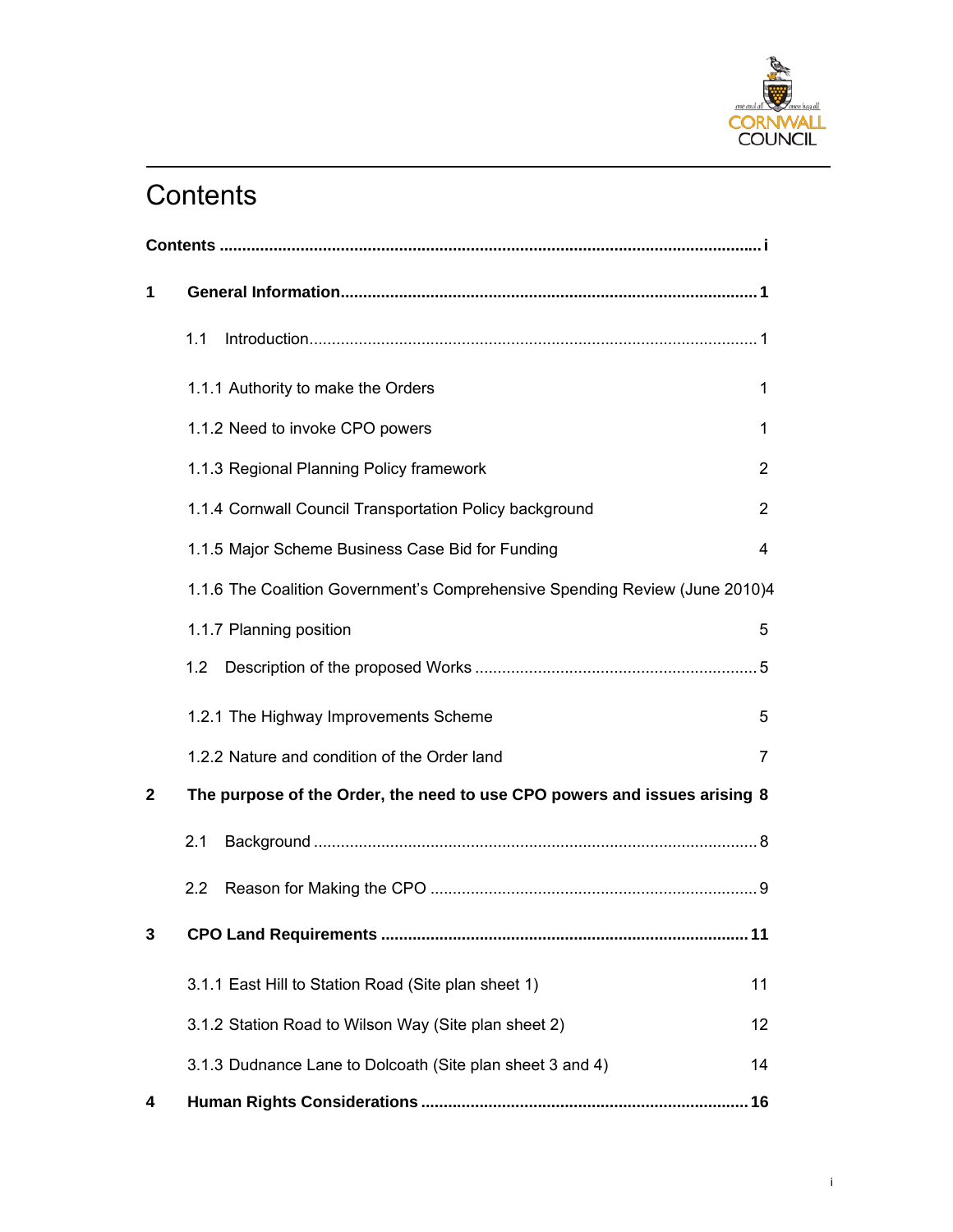

| 5 | Further Information                                       | .17 |  |
|---|-----------------------------------------------------------|-----|--|
|   | 5.1.1 Related Orders                                      | 17  |  |
|   | 5.1.2 Special considerations affecting the Order Land     | 17  |  |
|   | <b>Listed Buildings and Conservation Areas</b><br>5.1.2.1 | 17  |  |
|   | <b>World Heritage Site</b><br>5.1.2.2                     | 17  |  |
|   | <b>Negotiated land acquisition</b><br>5.1.2.3             | 17  |  |
|   | 5.1.3 Compensation issues                                 | 17  |  |
|   | 5.1.4 Inspection of documents                             | 18  |  |
|   | 5.1.5 Next Steps – Objections leading to a Public Inquiry | 18  |  |
|   | 5.1.6 Queries                                             | 18  |  |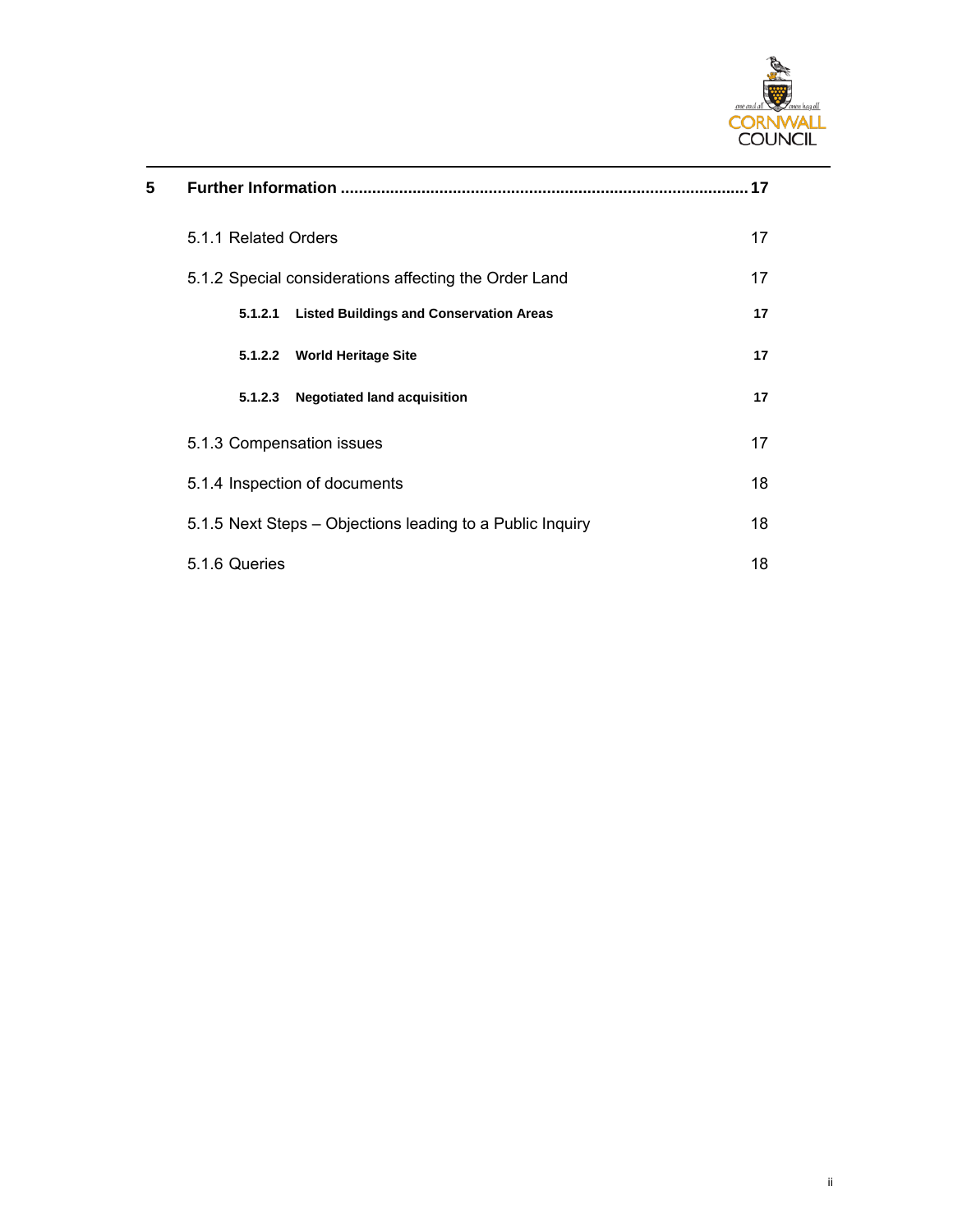

## 1 General Information

### **1.1 Introduction**

### *1.1.1 Authority to make the Orders*

- a) On 17 March 2010 the Cornwall Council ("the Council") Cabinet resolved to make the (Camborne Pool Redruth Highway Improvements) Compulsory Purchase Order 2010 ("the Order"). The land and interests over land proposed to be compulsorily acquired pursuant to the Order ("the Order Land") broadly cover land at Dudnance Lane, Pool; Wilson Way, Pool and Dolcoath, Camborne; land adjacent to the Carn Brea Lane Leisure Centre, Pool; and open farmland at Church View Farm, Tuckingmill , Camborne which are described in greater detail in Section 3.
- b) This decision was confirmed in a Cabinet Meeting in July 2011, which considered the CPO Stage 1, reduced scope scheme. At this meeting the Cornwall Council ("the Council") Cabinet resolved to make the (Camborne Pool Redruth Highway Improvements) Compulsory Purchase Order 2011 ("the Order"), covering a similar area – with the exception of Wilson Way.

The scheme is situated at the heart of the Camborne, Pool and Redruth ("CPR") conurbation and feeds directly onto the A30 Trunk Road via Tolvaddon Road and Tolvaddon interchange.

This is a non-statutory statement provided in compliance with paragraph 35 of ODPM Circular 06/2004.

### *1.1.2 Need to invoke CPO powers*

Section 239(1) of the Highways Act 1980 states that:

"....any highway authority may acquire land required for the construction of a

highway which is to be maintainable at the public expense........"

A Compulsory Purchase Order (CPO) is required to expedite the land acquisition to enable the construction of the Camborne Pool Redruth Highway Improvements to be undertaken.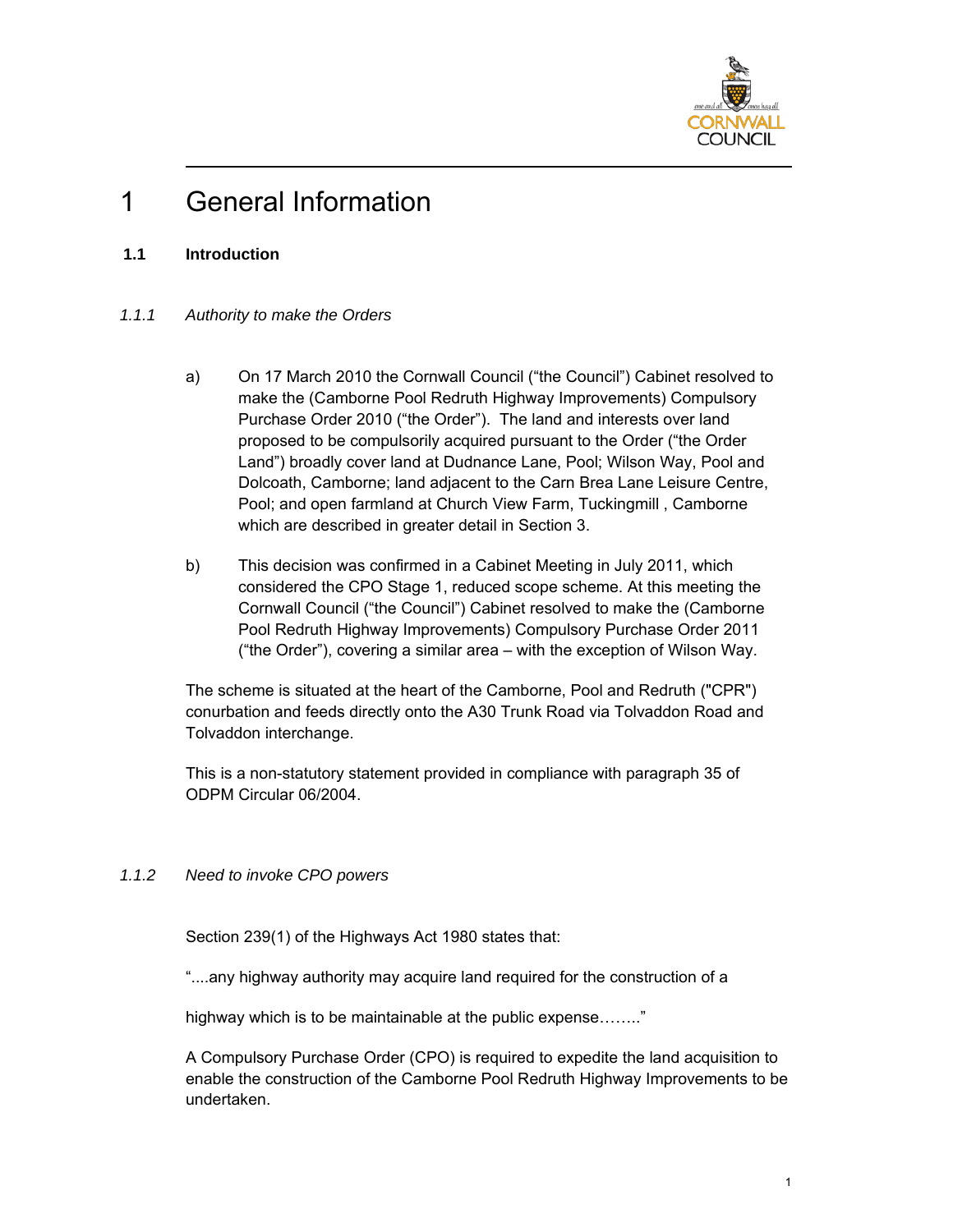

This CPO will enable acquisition of all interests in the land (except mining interests and others specifically excluded) as stated in the Schedule to the Order and within the area shown coloured pink and new rights over the land coloured blue on the Order map for the purposes of facilitating the improvements.

A CPO can only be made if there is a compelling case in the public interest. The Council, after careful consideration considers that a compelling case exists here.

### *1.1.3 Regional Planning Policy framework*

The CPR area is designated as one of the largest growth area in Cornwall with the potential to provide substantial numbers of additional houses and new jobs by 2027. Regeneration plans for the area were originally developed within the SW Regional Development Agency's Regional Economic Strategy, realised through Local Development Frameworks set within the wider structure of the National Planning Policy Statements, the Cornwall Structure Plan and the Regional Spatial Strategy.

A new Area Action Plan will be developed by Cornwall Council to confirm the planning policy guidance in the CPR corridor and allocate development proposals for environmental and economic regeneration and growth within the area.

Major transportation improvements are fundamental to achieving the action plan targets; theyhave been in preparation since 2003 with full support of all the development partners including the previous CPR Urban Regeneration Company and the SW Regional Development Agency, the Homes and Communities Agency and the Council.

These highway improvements represent value for money and are vital to the regeneration of CPR and therefore to the continued revitalisation of the Cornish economy in this corridor. Without these transport investments the regeneration proposals cannot be achieved due to lack of capacity on the existing road network.

### *1.1.4 Cornwall Council Transportation Policy background*

Cornwall's second Local Transport Plan (LPT2) covering the period 2006-2011 was published in 2005 and addressed in detail the need for transportation to support regeneration in the county.

LTP2 identified that the challenge for Cornwall is how to achieve regeneration and development in a way that is sustainable and promotes the environmental, economic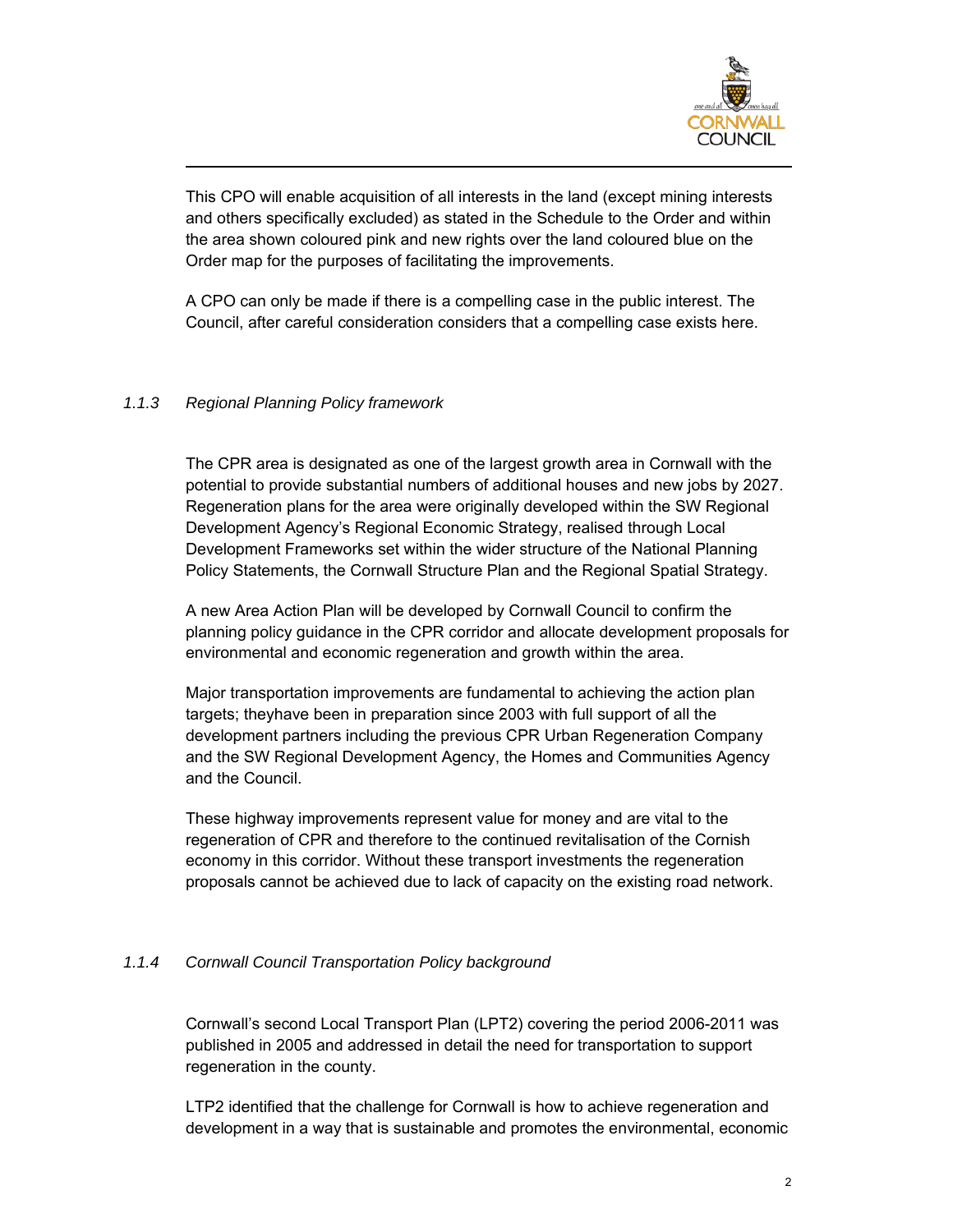

and social objectives of the county. Solutions were required that supported and facilitated the County's economic regeneration and also addressed mounting congestion problems.

LTP2 specifically supports the CPR Transport Strategy and states that the implementation of a long term strategy for the CPR area is pivotal to successful regeneration, by creating vital additional capacity to facilitate new investment in the area. According to the LTP2, the following regional priorities are addressed by the Improvements:

- To harness the benefits of population growth and manage the implications of population change;
- To enhance economic prosperity and ensure quality of employment opportunity; and,
- To address deprivation and disadvantage and reduce significant intraregional inequalities.

The implications if the Transport Strategy is not delivered will be failure to deliver the regeneration development strategy at a local level; and, to undermine completely the Council's overall plans to transform the area.

Accordingly, a Transport Study was commissioned in 2003 to establish the transportation strategy for the area, which would support the emerging development plans. The recommended strategy from this Study proposed an integrated package of measures to increase travel options, manage and enhance the network capacity and change travel behaviour. The strategy placed a focus on the regeneration and development of CPR in a sustainable way that protected the environment, promoted social and economic development and tackled growing traffic congestion. A key element of the strategy was to reduce car dependency.

The strategy was adopted by the then Cornwall County Council (CCC) and included in the LTP2. The three cornerstones of the CPR transport strategy are:

- Expanding travel options,
- Managing the highway network and
- Influencing travel behaviour

The main elements of this transport strategy, furthered by the highway improvements which are the subject of these Orders, are:

• Development of a North-South Corridor in Pool; a gateway dual carriageway to provide quick and safe access from the A30 to the main regeneration areas in the Camborne to Redruth corridor;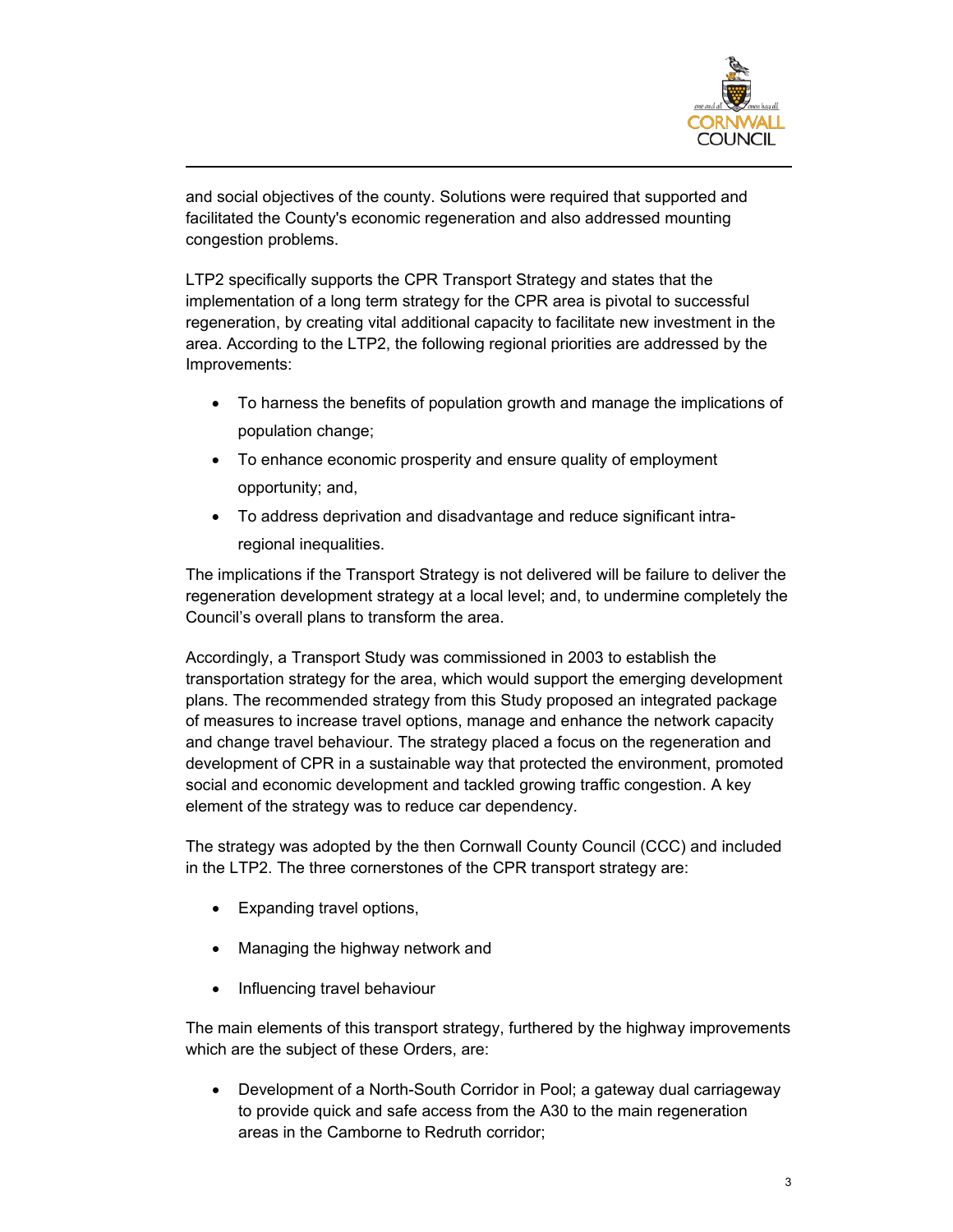

- An East-West Link between Camborne and Redruth, a new road to act as a distributor for the new developments and an alternative link to the congested A3047;
- Conversion of the A3047 into a bus priority corridor; and,
- Improvements to cycling and walking infrastructure.

### *1.1.5 Major Scheme Business Case Bid for Funding*

It was agreed with the then Government Office for the South West (GOSW) and the Department for Transport that major scheme bid funding would be the most appropriate way to fund the transport strategy. The funding bid was developed from inception with the objective of maximising the contribution from the private sector, and significant contributions have been committed from developers towards the strategy.

The CPR transport strategy was identified by the DfT and Regional Assembly in June 2006 as a priority for funding in the South West Regional Allocation for 2006 to 2016.

The Preferred Route was developed in detail for inclusion in a Major Scheme Business Case (MSBC) which was submitted to the Department for Transport in August 2006. A decision by the Transport Minister on 20 June 2008 approved a substantial Government contribution towards the cost of "this major new scheme in the region"

*1.1.6 The Coalition Government's Comprehensive Spending Review (June 2010)* 

#### **The original scheme proposals have now changed and have been reduced in scope to enable the Council to meet the requirements of the Government's Comprehensive Spending Review.**

This smaller, lower capital cost, Stage 1 scheme has been exhibited to the public showing that the upgrading of Wilson Way and the dual carriageway standard improvement of Dudnanace Lane are not now included in the present scheme.

Its purpose, however, is unchanged: to provide a robust highway network to facilitate the planned regeneration developments in the area and to meet future needs. The new CPR Stage 1 scheme will create a new, alternative East to West route to take traffic away from current bottlenecks on the A3047.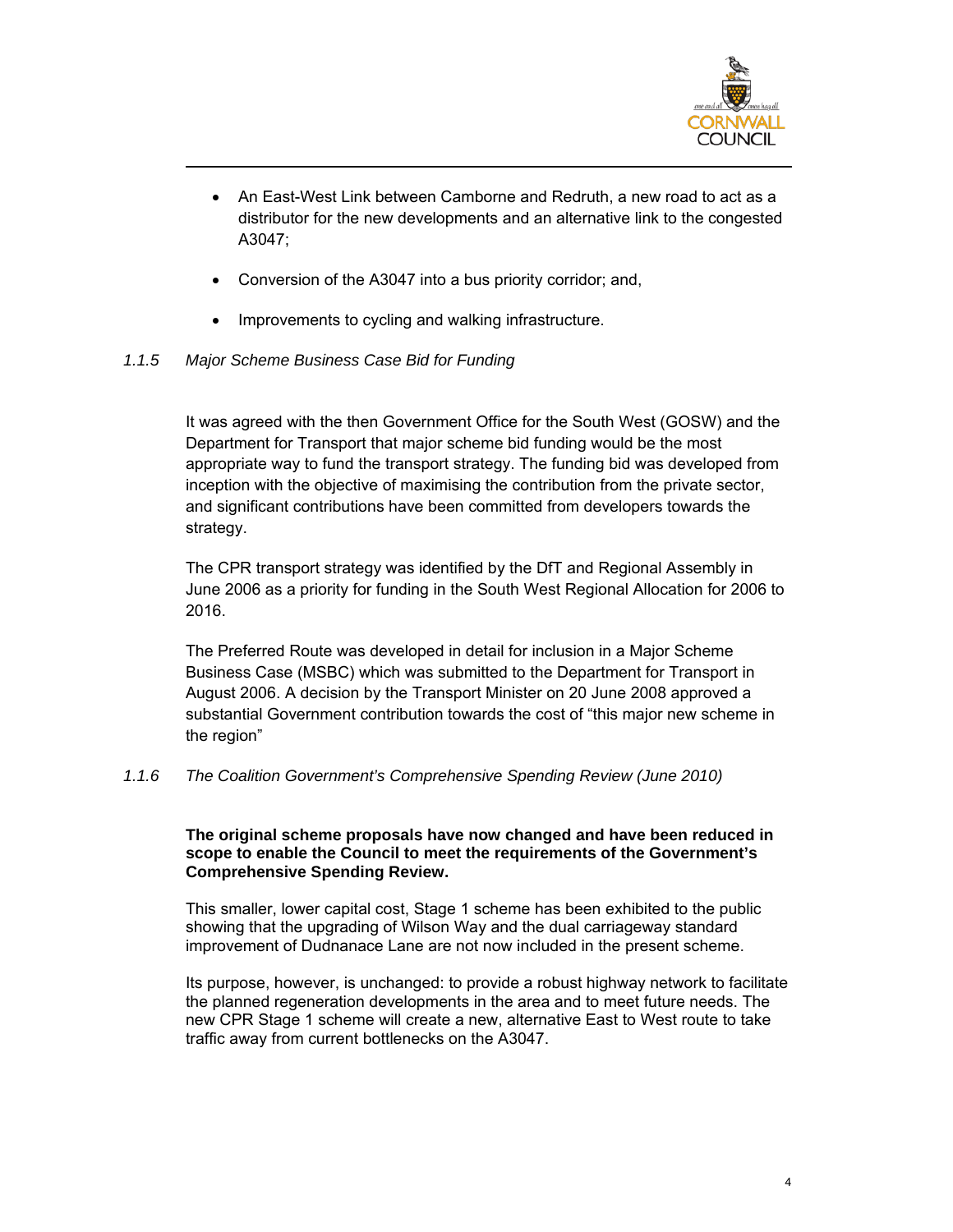

### *1.1.7 Planning position*

Two planning approvals (Phase 1 and Phase 2) have been granted by Cornwall Council which together cover the whole of the proposed scheme referred to in this Order.

Phase 1 (East Hill to Wilson Way) was approved by the Planning Department in November 2008 and Phase 2 (Dudnance Lane to Dolcoath) was approved in January 2010.

The present, CPR **Stage 1**, highway works will implement only part of this (Phase 1 plus Phase 2) scheme.

The Council intends to complete the remaining **Stage 2** improvements, and realise the whole scheme, when further funds become available.

### **1.2 Description of the proposed Works**

### *1.2.1 The Highway Improvements Scheme*

The highway improvements will comprise:

- The widening of a short length (50m) of Dudnance Lane, South of East Hill, to accommodate a longer, northbound, left-turn lane into the signal controlled junction.
- A new signal controlled junction at Heartlands Park for the park access, the new link road and Dudnance Lane, with widened carriageways to accommodate turning traffic lanes. The widening will extend some 75m each side of the junction. Pedestrian facilities will be included in the junction.
- A shared cycleway / footway (3.0m wide) would be provided on the West side of Dudnance Lane and the existing footway would be retained on the East side as far as the access to Pool Market. At this location the cycleway / footway would switch to the East side of Dudnance Lane via a signal controlled crossing point.
- There would be a new shared footway/cycleway, 3.0m wide, on the North side (from the Pool Market access) and the existing footway would be retained on the South side (approximately 2.0m wide).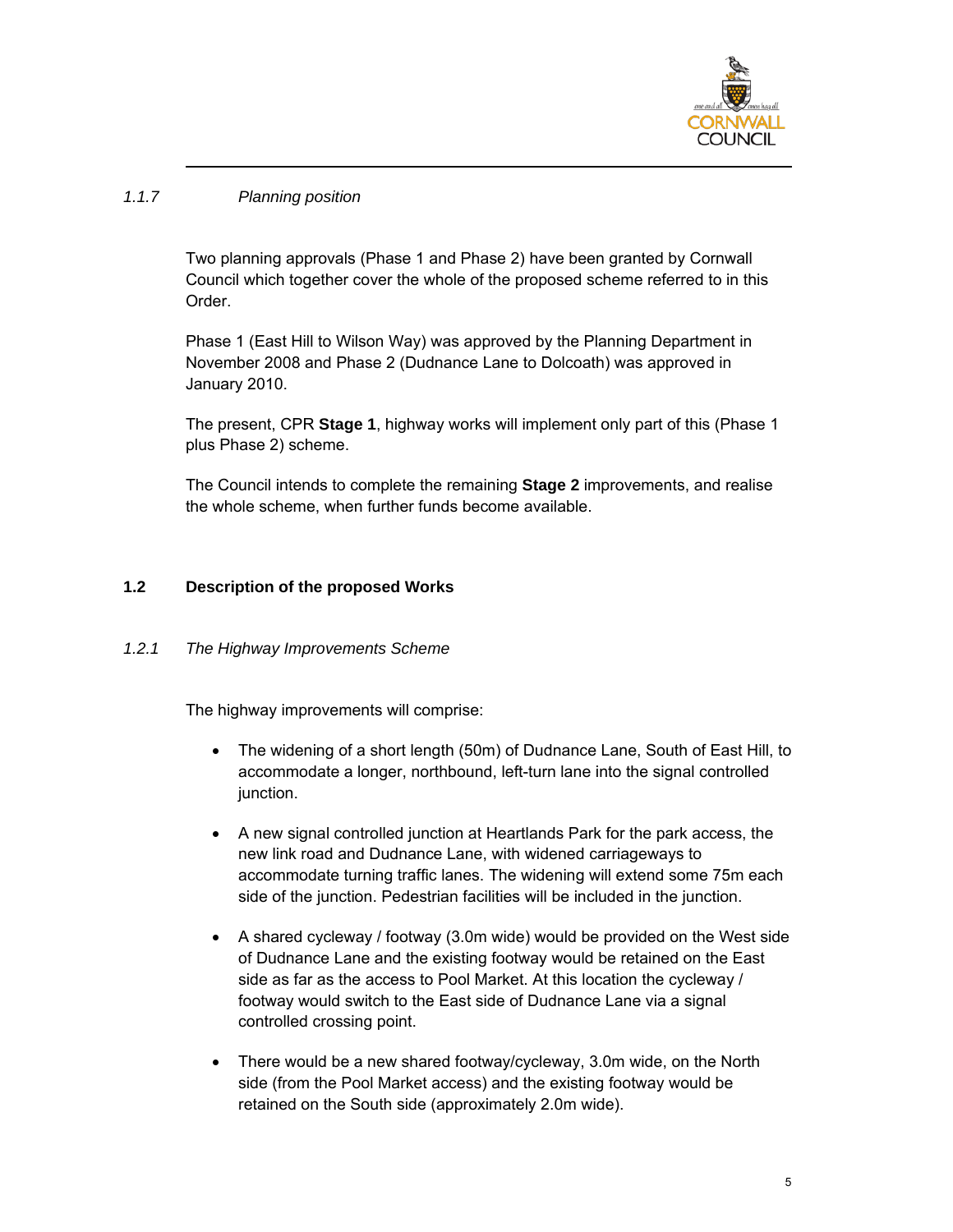

[In Stage 1, there would be no further upgrading of Dudnance Lane between the East Hill junction and Penhallick Road.]

- A new traffic signal controlled junction, with widening for turning lanes, would be provided at Penhallick Road.
- A new link road from Station Road to a new roundabout on Wilson Way at Carn Brea Lane; the road will run parallel to the London / Penzance railway line for approximately 300m before bearing North to the new roundabout at Carn Brea Lane (the Wilson Way Roundabout).
- The shared footway/cycleway, 3.0m wide, on the North side and 2.0m wide footway on the South side would continue on this section.

[In Stage 1 there would be no further improvement or upgrading of Wilson Way between the new roundabout at Carn Brea Lane and Barncoose.]

- A connection into the ongoing Dolcoath Development spine road ("Main Street") entailing the closure of the East end of Dolcoath Avenue.
- A new roundabout at Dolcoath Road and
- A new link constructed from this roundabout, across the Red River valley, to the new traffic signal controlled junction at Dudnance Lane (opposite the proposed access into Heartlands Park).

[This will be a new, single carriageway road 6.8m wide. Pedestrian and cyclist will use a 3.0m wide shared lane on each side of the new road. Safe crossing provision will be designed at the junctions. The new road will cross the Red River valley on embankment with twin 12m arches to accommodate the river, Chapel Road and multi-user trails. The road will be lit along its whole length. Diversion of the Red River will provide an opportunity to extend and increase the wetland habitats.]

- Landscaping will be included in the scheme where required to mitigate the visual impact of the road and its traffic and to provide replacement habitats for flora and fauna.
- Road drainage will be, where possible, carried by open channels in accordance with the Surface Water Management Plan's preferred design – as accepted by the Environment Agency. Water storage will be provided (in pond and tanks) to attenuate the run-off flows before discharge to water courses and outfalls.
- Private access connections will be provided for future development at the site of the proposed Tuckingmill Urban Village, with a centre right turn lane.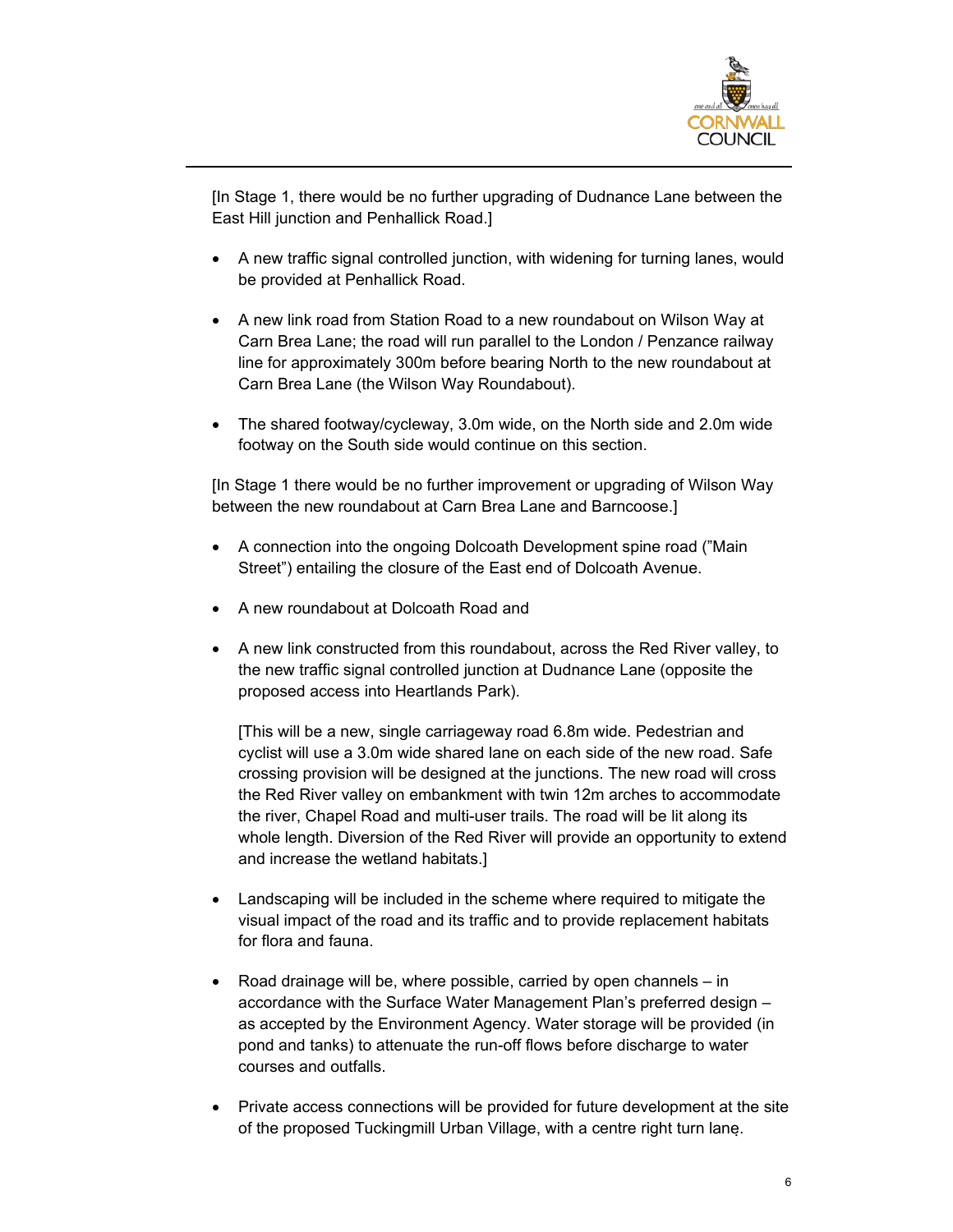

Private accesses will also be provided to maintain entry and egress to severed land at South Crofty and to facilitate future development.

• Various existing side roads will need to be connected to the classified road. This will entail connection of new side roads, regrading of the tie-in lengths and a unification or replacement of the existing highway boundary treatments. Various private accesses and roads serving, residential properties, business premises and land adjacent to the existing roads will be modified as part of the scheme. Access will be maintained to land which will be severed by the scheme.

#### *1.2.2 Nature and condition of the Order land*

The land required for the highway improvements includes:

- Light industrial, Business Park property along the short length of Wilson Way and portions of Dudnance Lane; the majority of this land is frontage space or car parking;
- Land owned by Western United Mines (WUM) mostly across derelict sections of the South Crofty Mine area;
- Grazing farmland (for cattle) from Dolcoath to the Red River valley;
- Scrubland within the Red River valley;
- Private properties and gardens (on Wilson Way and Station Road).

Most excavated ground will be contaminated with mining waste products to some degree.

Across the WUM land there will be a need to demolish a number of derelict buildings. The road will not prejudice the future of mining operations in the area, but rather will facilitate access and provide an improved infrastructure to serve mining needs.

Along the length of the highway improvements one residence will require demolition: the house *Sylmar* and its out-buildings *(*Station Road, Pool*).* Additionally, active commercial property will be demolished along the West side of Dudnance Lane (Coastline buildings)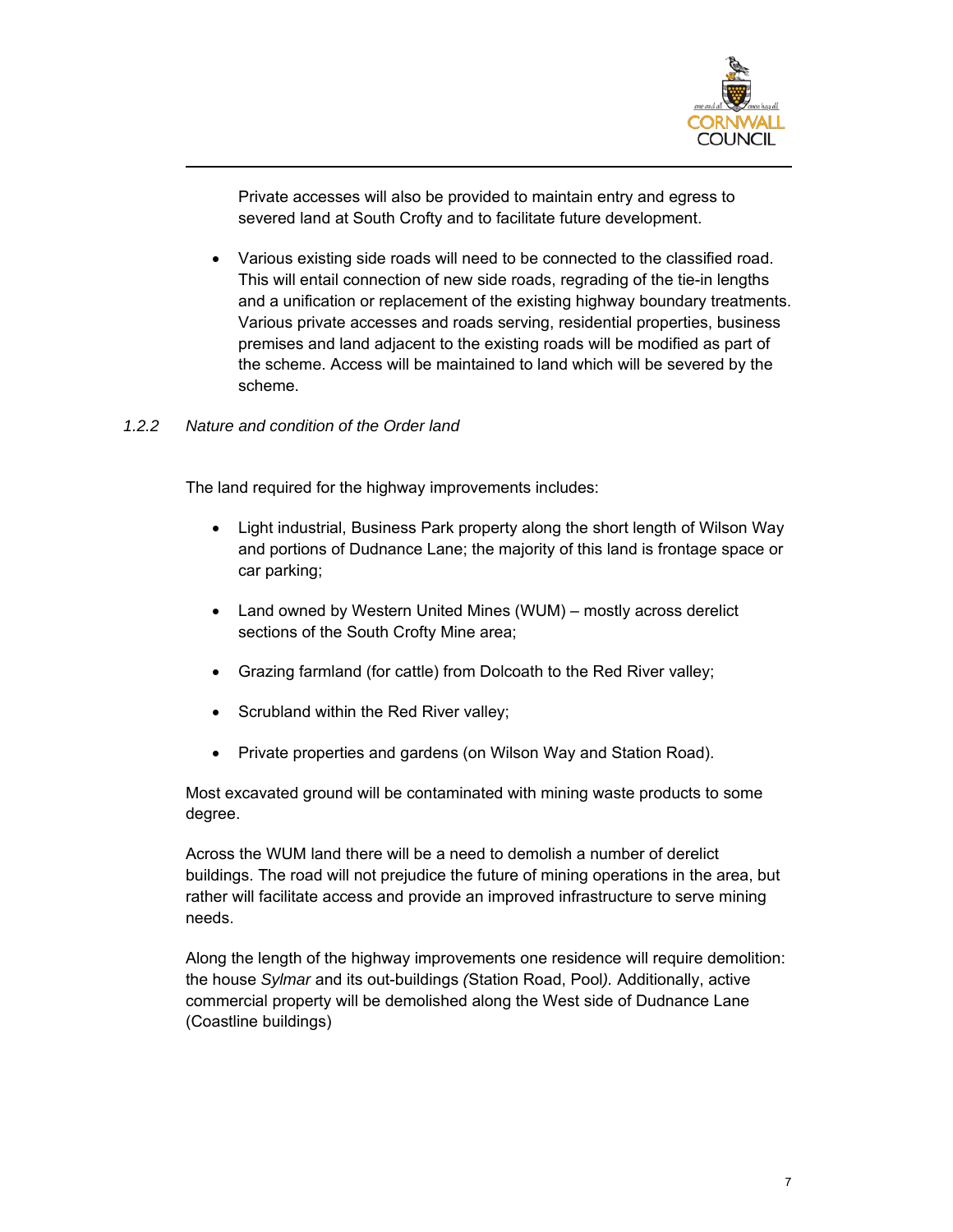

### 2 The purpose of the Order, the need to use CPO powers and issues arising

### **2.1 Background**

The implementation of the Camborne Pool Redruth (CPR) Transport Strategy Stage 1 scheme will bring more people into the corridor to live and work, for education and to undertake shopping and leisure / amenity activities. The scheme is needed to support and contribute to the development of sustainable travel patterns envisaged under the Major Scheme Business Case to deliver the planned regeneration and provide additional capacity on the already overloaded road network.

Feasibility studies and option assessments were carried out in order to arrive at a preferred scheme which was reported on in the Major Scheme Business Case, prepared for Cornwall Council and submitted to Department for Transport. This Preferred Scheme was developed in more detail following consultation on the emerging, detailed designs with the public and stakeholders. Exhibitions of the proposed scheme were held at various stages of development between 2006 and 2011.

The Highways Agency supports the major scheme proposal and acknowledges its importance in order to unlock highway capacity and meet the wider aspiration of promoting sustainable travel within the CPR area. The scheme will secure the longer term regeneration aspirations within the area and the proposals will assist in minimising the impact of local traffic on the A30 trunk road and associated junctions.

The Environment Agency supports the scheme's detailed design of landscaping and drainage provisions.

In the absence of the scheme the regeneration initiatives in the CPR area would be severely compromised and this would be a major deterrent to those considering moving their homes and businesses to the corridor. This is because not only would there be insufficient highway capacity to achieve growth targets but the quality of the environment along the existing A3047, and congestion within the industrial areas, would become intolerable.

The scheme will increase capacity on the highway network and improve accessibility to the Camborne, Pool and Redruth Regeneration Areas to enable redevelopment. The scheme will bring traffic relief to the A3047 and its overloaded junctions which will allow enhanced use of the existing corridor between Camborne and Redruth for public transport. The opportunity will also be taken to improve cycling and walking facilities in the A3047 corridor, thereby promoting sustainable travel options.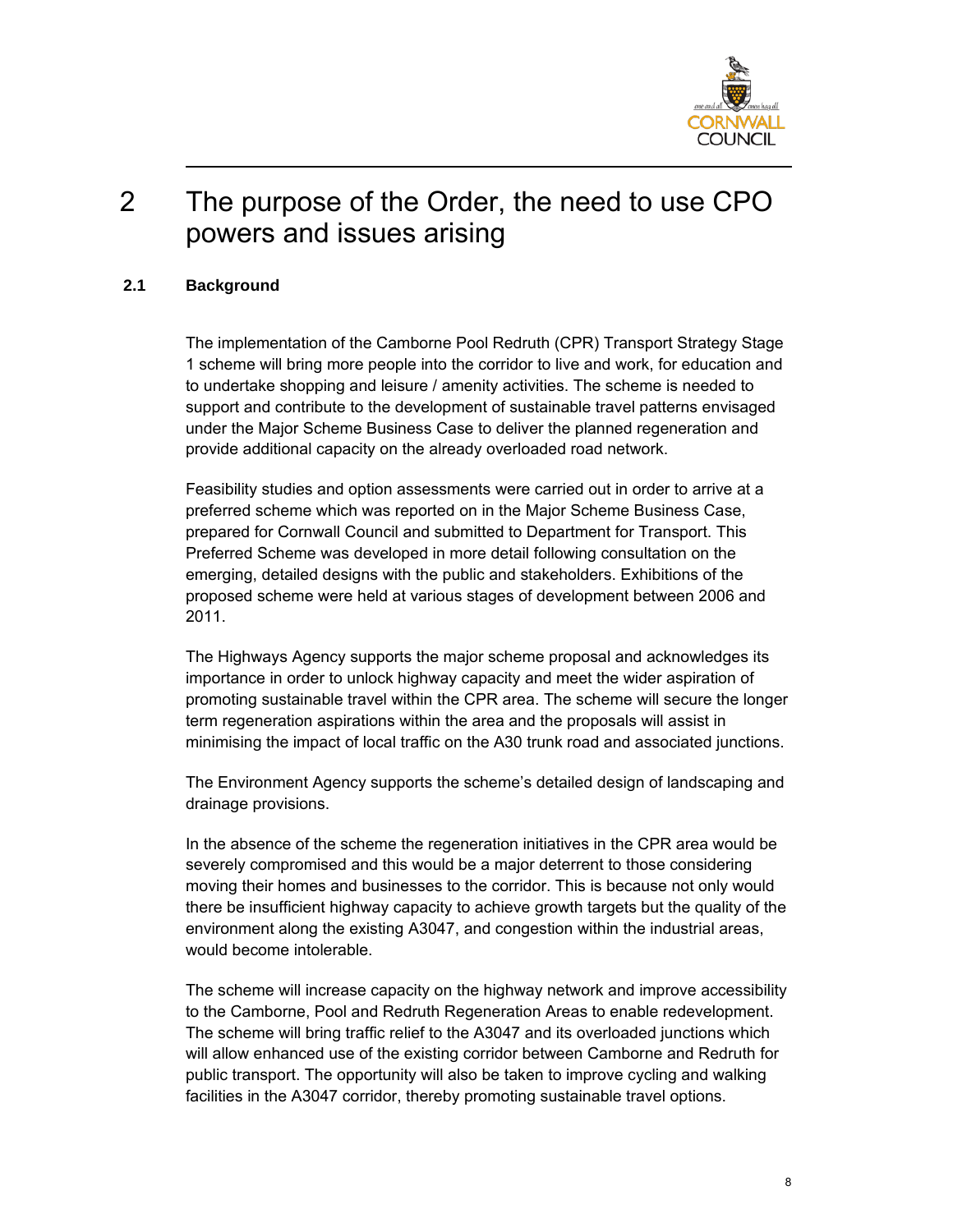

### **2.2 Reason for Making the CPO**

Section 239(1), 240, 246, 250 and 260 of the Highways Act 1980 will be employed to acquire the necessary land and rights to construct and maintain the scheme.

The Council recognises that a compulsory purchase order can only be made if there is a compelling case in the public interest which justifies the overriding of private rights in the land sought to be acquired. It is considered that a compelling case exists here.

The Council has given careful consideration to the reasons as to why it is necessary to include the land and new rights shown on the Order Plans. All freehold owners, lessees and occupiers affected by the Order have been invited to enter into discussions with the Council with a view to agreeing appropriate terms for acquisition of the land and new rights required and, where appropriate, to discuss options for relocation.

The Council has consequently made the Order to secure the outstanding interests and rights required to enable implementation of the Scheme necessary to achieve the Council's objectives for the area. Discussions will, however, continue with owners of relevant interests and new rights required in an endeavour to secure them by agreement wherever possible, with a view to limiting the number of interests which need to be acquired compulsorily. The approach adopted by the Council is in accordance with the policy advice and recognised good practice.

On confirmation of the Order, the Council intends to serve a Notice (or Notices) to Treat and Enter in order to secure unencumbered title of the Order Land.

The scheme is fundamental to the economic development and regeneration of the Camborne, Pool and Redruth areas. The scheme will facilitate the creation of some 6,000 new homes and 6,000 new jobs in CPR, thereby furthering the economic development and regeneration of the area. The achievement of this objective depends on the creation of more capacity on the network.

The scheme will act as a stimulus to the promotion of employment opportunities as well as business efficiency, investment and competitiveness by improving access to and egress from the area. The scheme will contribute to the creation of an attractive environment for securing sustainable investment and new employment in the area securing competitiveness by bolstering the local economy.

The design of the scheme will not only increase traffic capacity and improve access to the area but also enhance the image, character and attractiveness of Camborne, Pool and Redruth for the local people, visitors, the business community as well as potential investors in the local economy.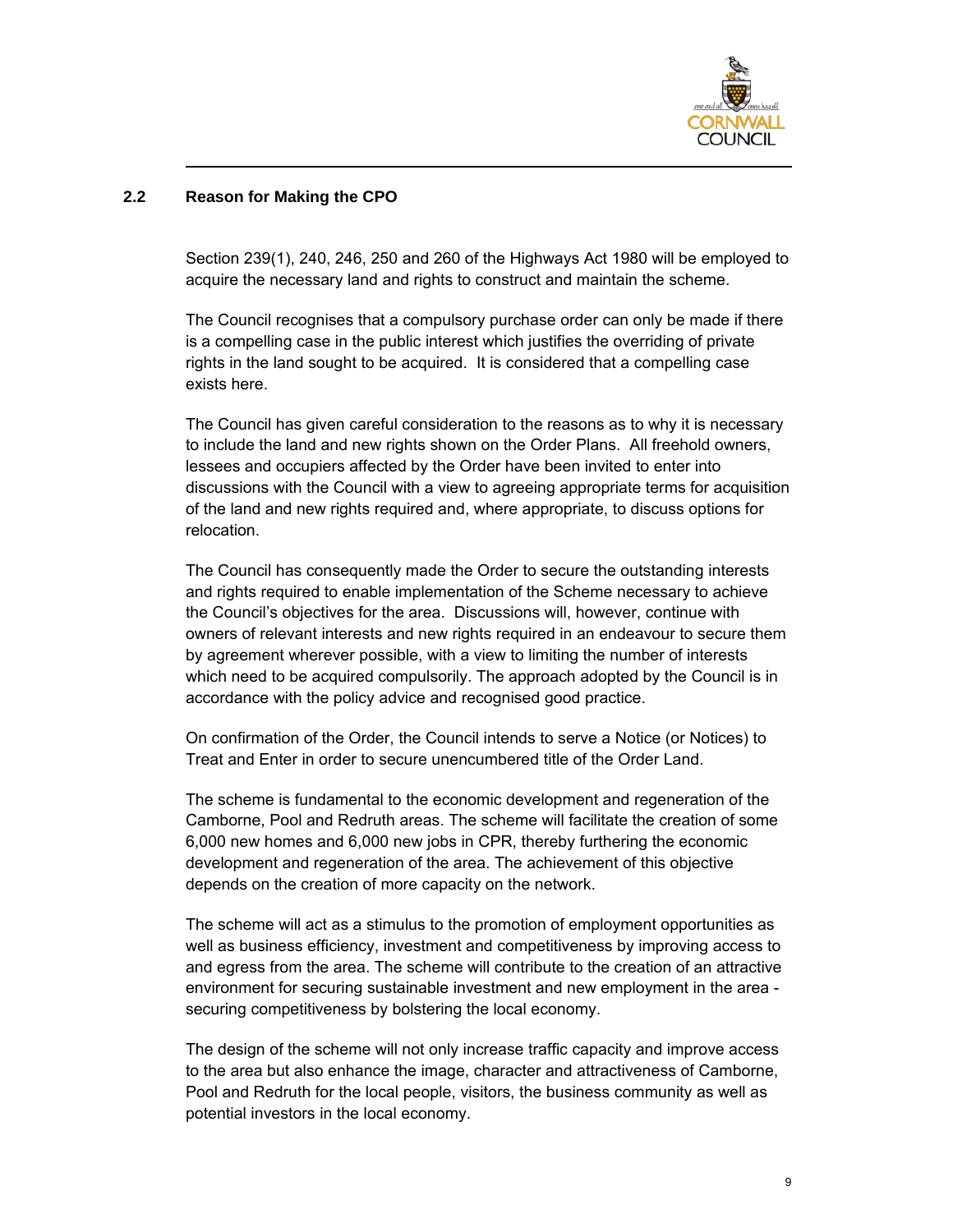

It is essential that the quality and effectiveness of the highway scheme enables the adjacent developments to be served efficiently and smoothly – delivering materials, goods, customers and travellers with minimal delays or congestion. The scheme will be an essential factor in changing people's perception of the area. It will complement the new development and help to generate a high quality, interesting place with a distinctive character: a desirable and practical place to live, work and play. Well designed, appropriate standard, safe roads are at the heart of most successful communities.

The scheme will also support and contribute to the emergence of sustainable development and travel patterns envisaged under the Major Scheme Business Case. The scheme will expand the local network of cycleways and footways. The new road across the Red River from Dudnance Lane to Dolcoath will have 3.0m wide cycleway / footways each side, giving a cross section which will be flexible enough to cope with a range of future needs. The facilities for non-motorised road users will contribute to the character of the emerging urban fabric of the CPR corridor.

The reduction in traffic on the A3047 due to the improved East-West distribution will, in due course, be exploited to improve the bus network corridor. The frequency, speed, quality and reliability of bus services on this already busy bus corridor will be improved to make access to the area by bus transport more attractive. The opportunity will also be taken to improve and enhance cycling and walking in the A3047 corridor.

The scheme will contribute to the achievement of sustainable development by increasing the capacity and flexibility of the highway network and improving accessibility to the area.

In the considered opinion of the Council, the CPO is necessary to facilitate the improvement works and satisfies the statutory requirements for use of CPO powers pursuant to the Highways Acquisition of Land powers.

Compulsory purchase of the land needed for the scheme, with the necessary Rights, will enable the redevelopment and regeneration to take place in a timely fashion. It will also secure and provide certainty for programming construction.

It will thus ensure that the Council's Transportation policy objectives can be met and will allow redevelopment and regeneration to take place as planned.

It is therefore considered that compulsory purchase is necessary and justifiable in the public interest.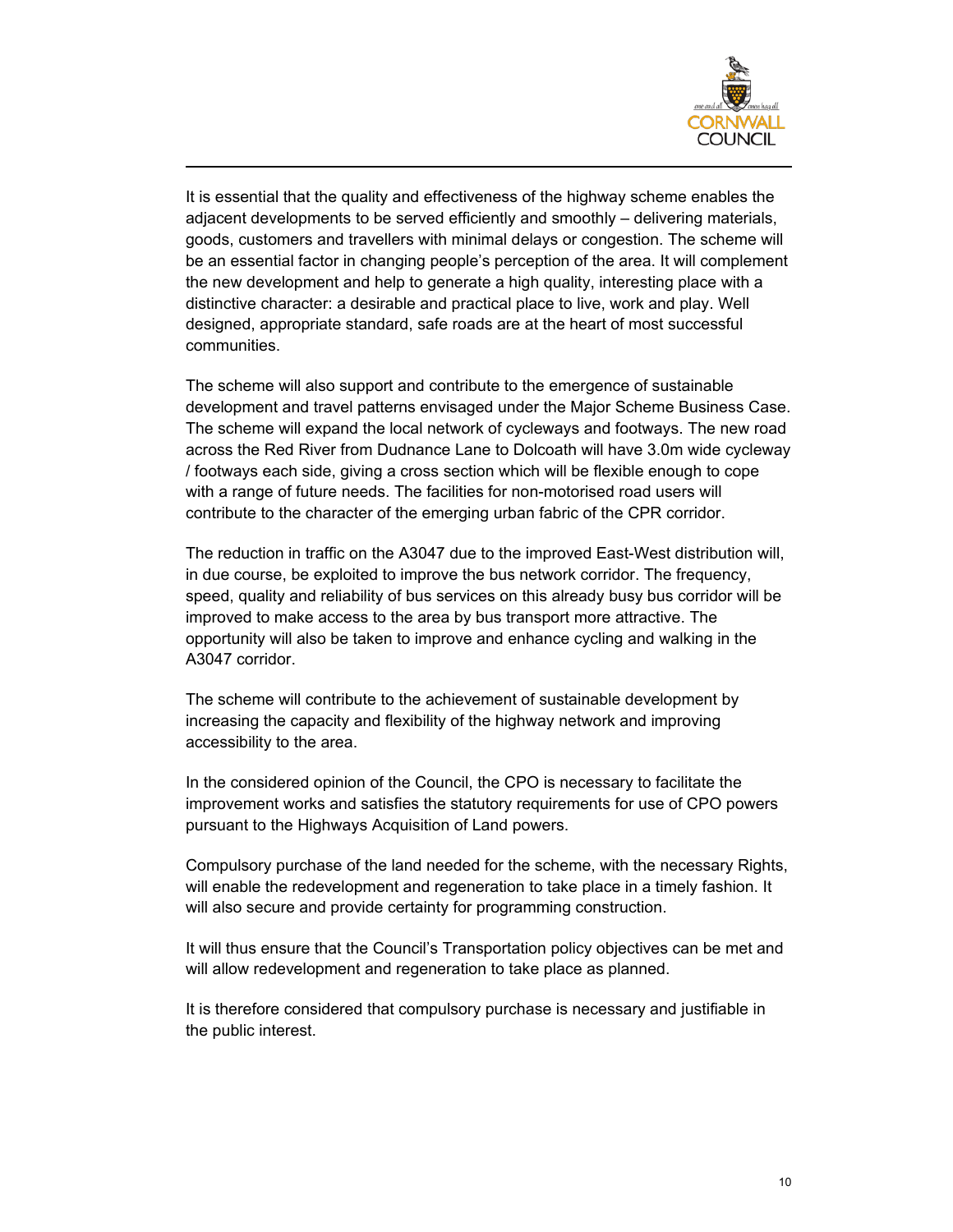

## 3 CPO Land Requirements

The land included in Compulsory Purchase Order (CPO) is the land required to construct the scheme. It includes land which will be required as title; it also includes land over which Rights are required (for continuing access such as future maintenance and inspection) and land which, it is expected, will only be required under Essential Licence for the period of construction. It is expected that the land required temporarily during the construction period under Essential Licence will be negotiated by agreement and hence the title will not be acquired.

Land is included to enable construction of the road (with its drainage outfalls) and for various future maintenance. Land has been included for the contractor to establish temporary site offices, compound, welfare facilities and storage areas for plant and materials at various locations.

#### *3.1.1 East Hill to Station Road (Site plan sheet 1)*

A small area of land will be required for the widening of the existing Dudnance lane – immediately South of East Hill in order to extend the left turn lane by some 50m to increase junction capacity.

The existing footway will be widened by approximately 1.0m on the West Side to provide a shared use, cycleway / footway. Land is included in the CPO to provide working space which will only be required during construction.

150m further South the existing road is to be widened and a new traffic signal controlled junction constructed where the new link to Dolcoath meets Dudnance Lane. The widening (some 75m each side of the junction) is to provide the necessary turning lanes to accommodate forecast traffic flows.

Southwards, the existing footway is again widened by approximately 1.0m on the West Side to provide a shared use, cycleway / footway. Commercial property within South Crofty is to be demolished to provide this facility (*Coastline*'s buildings). The existing Dudnance Lane along this section is retained without widening.

The direct highway access to a garage is closed (*Dudley Car Sales*) and a new private means of access provided across land owned by others.

60m North of the access to Pool Market, a signal controlled crossing takes pedestrians and cyclists across to the East Side. A small area of land and a low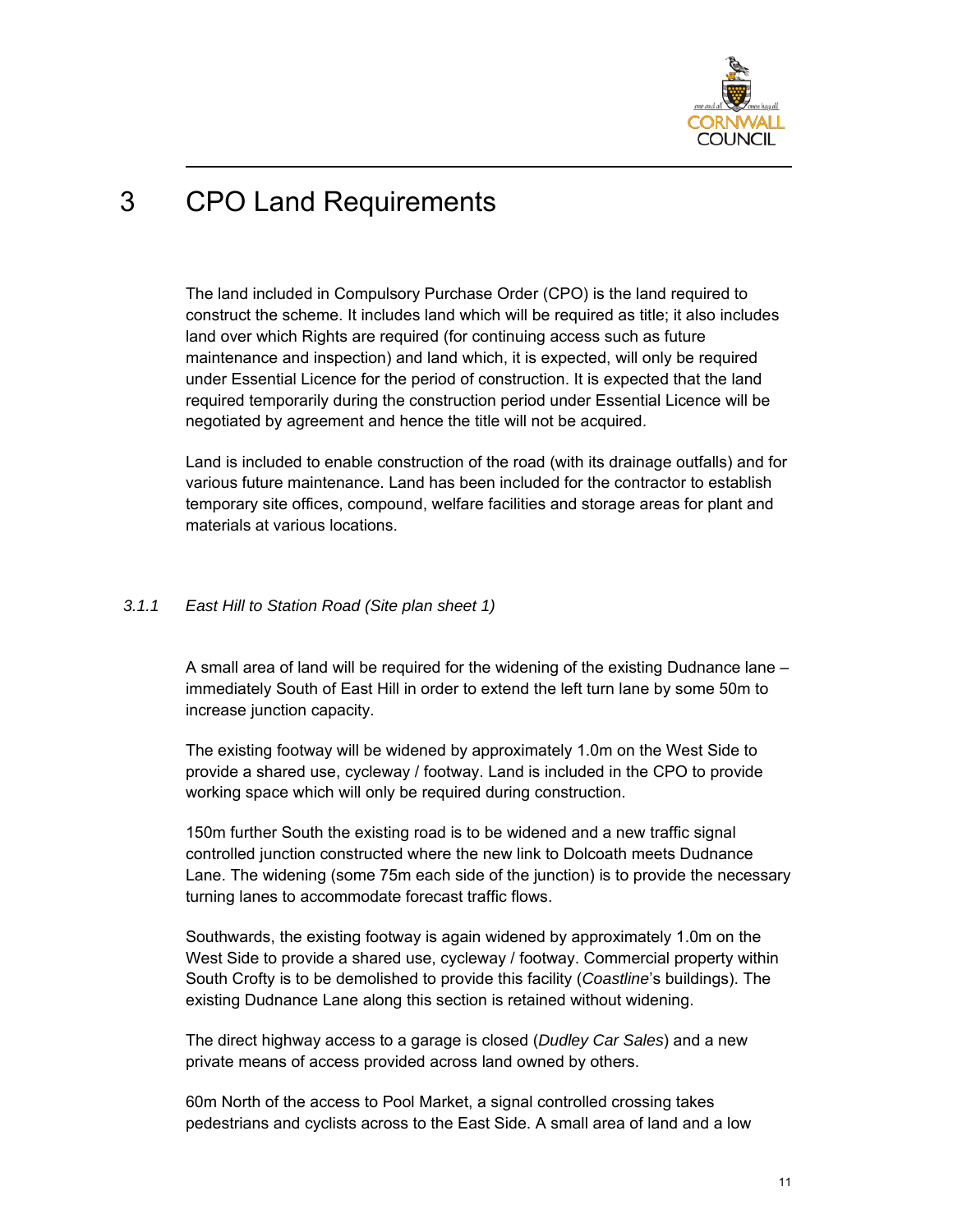

retaining wall are required to establish this facility on the East side (from *City Electrical*)

Southwards and eastwards, there is a need to acquire small areas of land from the adjoining business frontages for visibility and to widen the existing footway to create a shared use cycleway / footway, 3.0m wide..(*Atlantic Windows, Varcurn Marble and South Crofty Tyres)*

Further widening of Dudnance Lane is then needed to accommodate the new signal controlled junction at Station Road / Penhallick Road. This junction requires additional land, mainly from the North side of the existing road, in order to provide the required turning lanes. (*Richfords and Station Yard*)

Where the road is widened at junctions etc., the adjoining property boundaries will be moved back and operational or frontage land acquired; land has been included to undertake the construction activities and to reinstate, or provide new, boundary treatments – fences or walls. It is expected that this land will be needed temporarily for construction and/or future maintenance. Access slopes will be regraded where required. Accommodation work within sites will be undertaken by agreement.

A number of plots have been included to enable the contractor to store materials and plant – and to store excavated soil for later use within the road scheme corridor.

The closure of the existing access to *Tesco*'s delivery bay off Station Road has required the creation of an alternative, safe access further East. In order to facilitate practical, operational manoeuvres into, and out of, this new access it has been necessary to acquire an addition area of land. The new road could not be constructed without the closure of the *Tesco* access; the safe, replacement access could not be provided without this additional area.

The widening of the existing road necessitates the demolition of the residential property named *Sylmar* (and out-building).

#### *3.1.2 Station Road to Wilson Way (Site plan sheet 2)*

The new section of road, from Station Road, parallel to the Penzance to Paddington rail line and around the Carn Brea leisure centre running track to Wilson Way, requires land from Network Rail, Cornwall Council and commercial property. The Network Rail land to be acquired includes a small active depot off Station Road and land adjacent to the rail line. An access will be provided to land owned by Network Rail which is severed.

Land is included to enable construction of the road (with its drainage outfalls) and for future maintenance. Land has been included for the contractor to establish temporary site offices, compound, welfare facilities and storage areas for plant and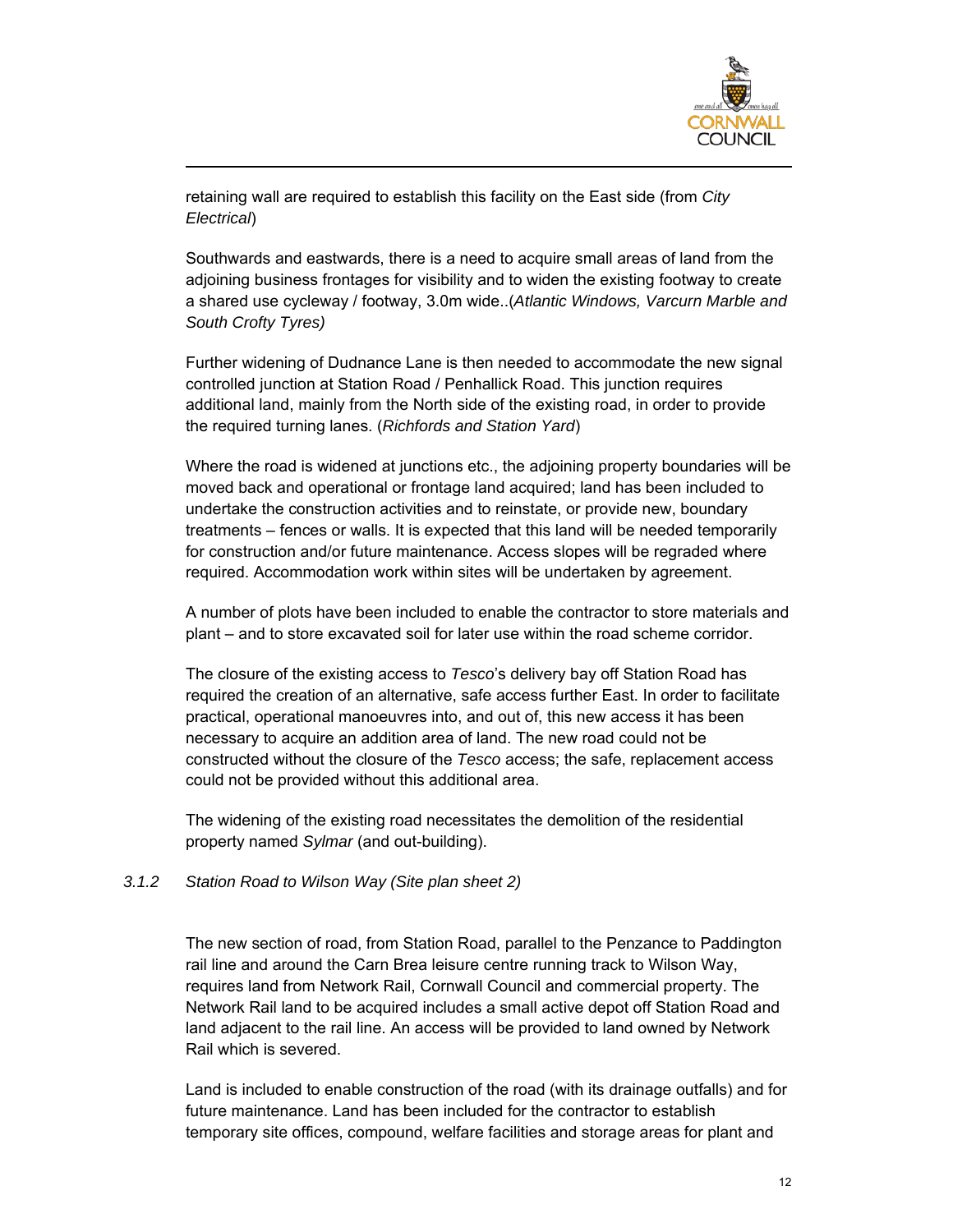

materials. Land is included to provide working space which will only be required during construction for activities such as earth moving, pavement construction, erection of fences and boundary treatments.

Land is included for the construction of earth mounds, grass seeding with tree and shrub planting, to mitigate the visual impact of the road and its traffic and for the regrading of adjacent land. Land is also included for essential landscaping and a noise fence to reduce the adverse effects of the road on the leisure centre amenities and on residential property.

Land is acquired to create a shared cycleway / footway, 3.0m wide on the North, then West, side of the new road. Land will also be acquired to create a 2.0m wide footway on the South, then East side of the new road.

A section of Footpath Carn Brea No 4 will be closed where it is crossed by the new road and will be diverted within the new highway. Land is acquired to create this diversion.

The new roundabout at the junction - with Wilson Way, the new road and Carn Brea Lane - requires land for construction of the highway and land for the construction and future maintenance of a small retaining wall. A short section of Wilson way eastwards would be widened to create the required turning lanes entering the new roundabout; this will need small additional areas of land from the adjacent commercial interests. (*Tescan Ltd*)

Alternative private means of access is provided where existing access to land and property needs to be stopped up (*78 Carn Brea Lane*)

Land is included to provide working space which will only be required during construction.

Land has been included to create a new highway from Agar Way to give heavy goods vehicle access to the rear of a commercial property on Wilson Way (*Bookers Cash & Carry*).

Land has been included to create other private means of access for those whose existing access(es) are to be closed (*Tescan Ltd*). Land has also been taken for the construction of a maintenance lay by.

The land required for the future widened highway has been taken with regard to the impact on the adjacent businesses. Frontage land taken is either operational, car parking or landscaped areas and, following consultations, the impact has been minimised as far as possible. Land has been taken to enable the existing accesses to remain, with regrading as required to tie-in the surfaces, and for the erection of agreed boundary fences or walls.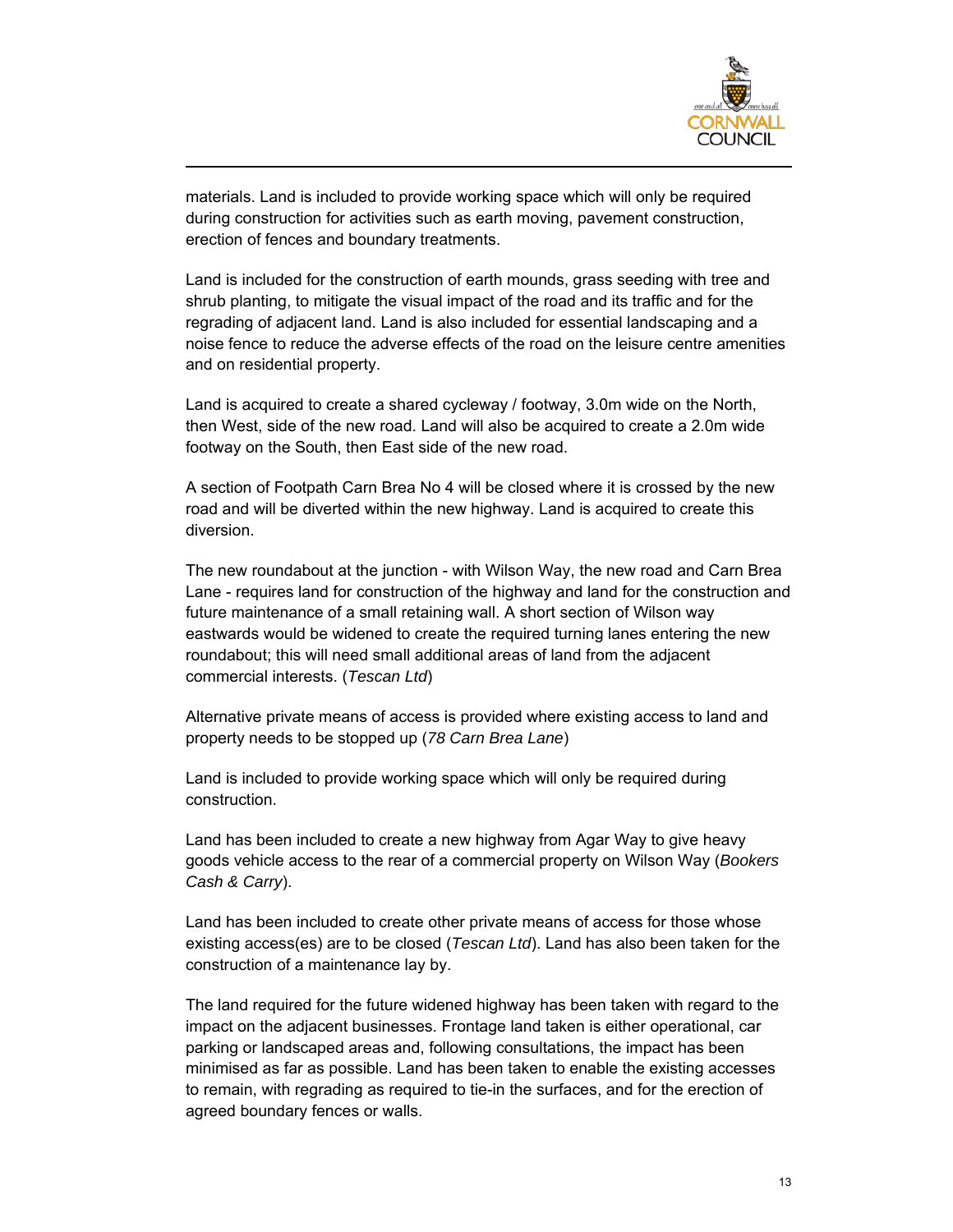

### *3.1.3 Dudnance Lane to Dolcoath (Site plan sheet 3 and 4)*

Land is included to enable construction of the road and for future maintenance.

From Dudnance Lane westwards the new road will traverse South Croft Mine (*Western United Mine*'s land (WUM)). Demolition of derelict operational buildings will be required and land has been included to enable this to be undertaken. Land has also be included to provide a construction haul road and access through the South Crofty site whilst construction and demolition are in progress.

Land for the creation of private means of access to the bisected areas of WUM land is included.

As the road crosses the Red River valley land is required for the construction of the highway embankments, and for construction and future maintenance of the two arch structures which will take the new road over Chapel Road, amenity routes and the Red River.

Highway drainage is provided in open channels on the North side of the road. Land has been taken to accommodate these channels and for an attenuation, storage pond in the Red River valley, to collect the highway run-off water before it is discharged into the Red River. Land has been included for a permanent access to this drainage feature for maintenance.

The diversion of the Red River through the eastern arch has given the opportunity to implement ecological improvements to the river bed on either side of the road – establishing new habitats for flora and fauna. The Council's land has been included for this purpose.

Land has been included for the creation of a new bridleway, traversing the side of the new road embankment. This connects the new road with the Red River valley via a multi-user trail which runs through the eastern arch.

Land is required to flatten the embankment slopes to allow the new earthworks with landscape planting to be better integrated with the surrounding landform of the valley. Land has been taken for landscape planting to establish replacement habitats and additional areas for rare bryophytes and lichen.

Staggered private means of access have been provided on the North and South side of the new road for the Tuckingmill Urban Village regeneration project; the southern one of which will, in the interim, provide access to the fields severed from Church View Farm by the new road. (Site plan sheet 4)

A strip of land has been included on the North side of the road (around the bend approaching Dolcoath) to facilitate essential landscaping and planting within the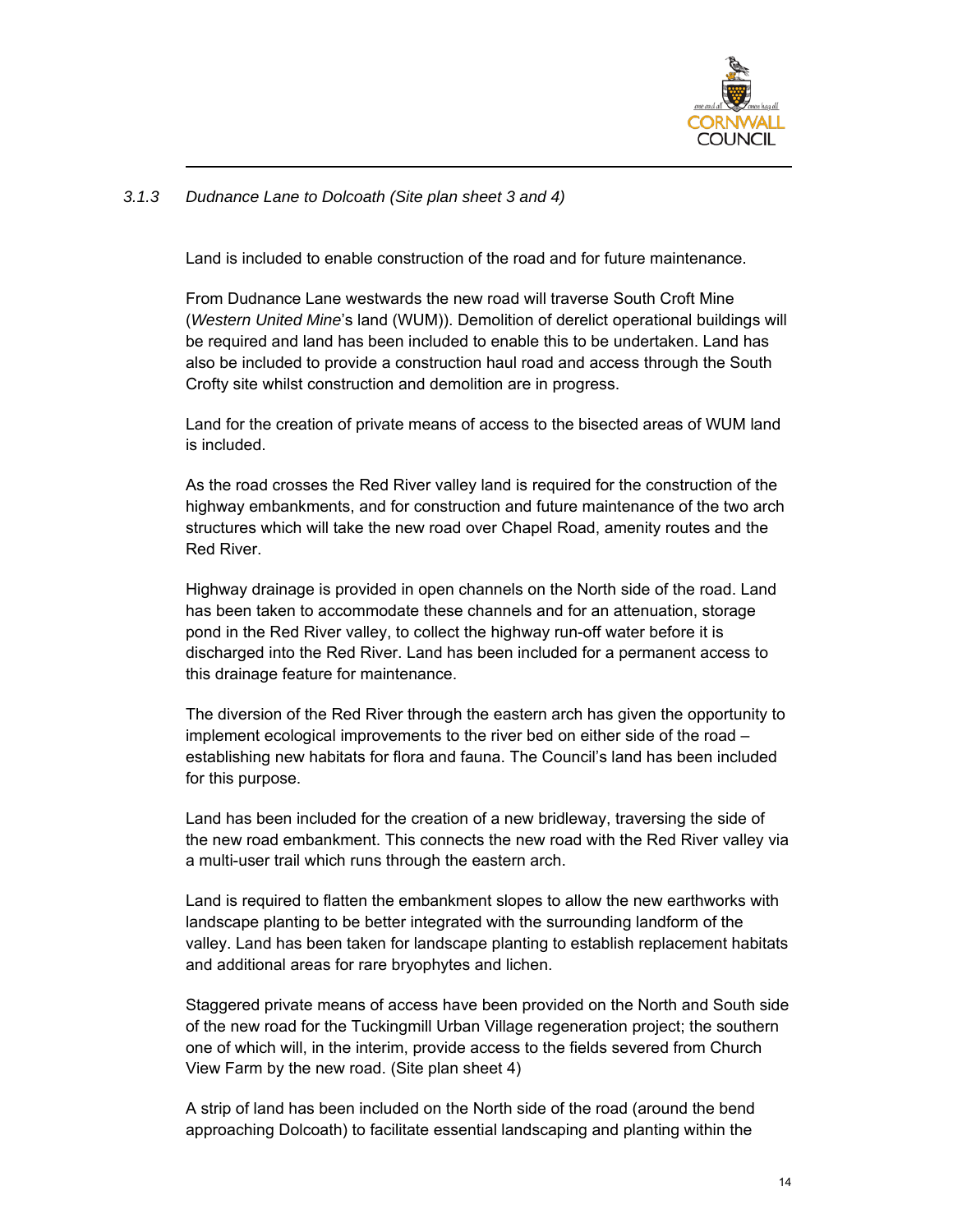

future highway boundary – extending, in places, up to existing walls and bank. This densely vegetated strip of land is designed to provide an effective screen, to mitigate the visual and noise impact of the road and its traffic on residential properties in Dolcoath.

Open channel drainage channels are also on the outside of this bend and land has been taken to construct and maintain them.

Access to Church View Farm will be provided via land included to create a private means of access from Church View Road / Dolcoath Road.

Land has been taken to erect and maintain a noise reduction fence to shield the rear of properties on Church View Road from traffic noise.

Land has been included to link the new road into the existing side roads at Dolcoath with a new roundabout connection to Dolcoath Road. Land has also been included to create new footway / cycleways, to close sections of the existing roads and to link into the Dolcoath Development spine road ("Main Street").

Land is included to enable the contractor to establish temporary site compound, welfare facilities and storage areas for plant and materials.

In the northwest and southwest quadrants of the new roundabout at Dolcoath, land has been included to facilitate essential landscaping and planting within the future highway boundary – to provide an effective screen to mitigate the impact of the road and its traffic on residential properties – on Church View Road and on Dolcoath Road. South of the roundabout, additional land has been taken to create new habitat and provide a screen for the adjacent open land.

Following consultations, the impact of the loss of land has been minimised as far as possible. Compensation for the loss of land resulting from this CPO and other losses will be considered under statutory provisions for compulsory purchase by the Council's Western Area Valuer (see below 5.1.3)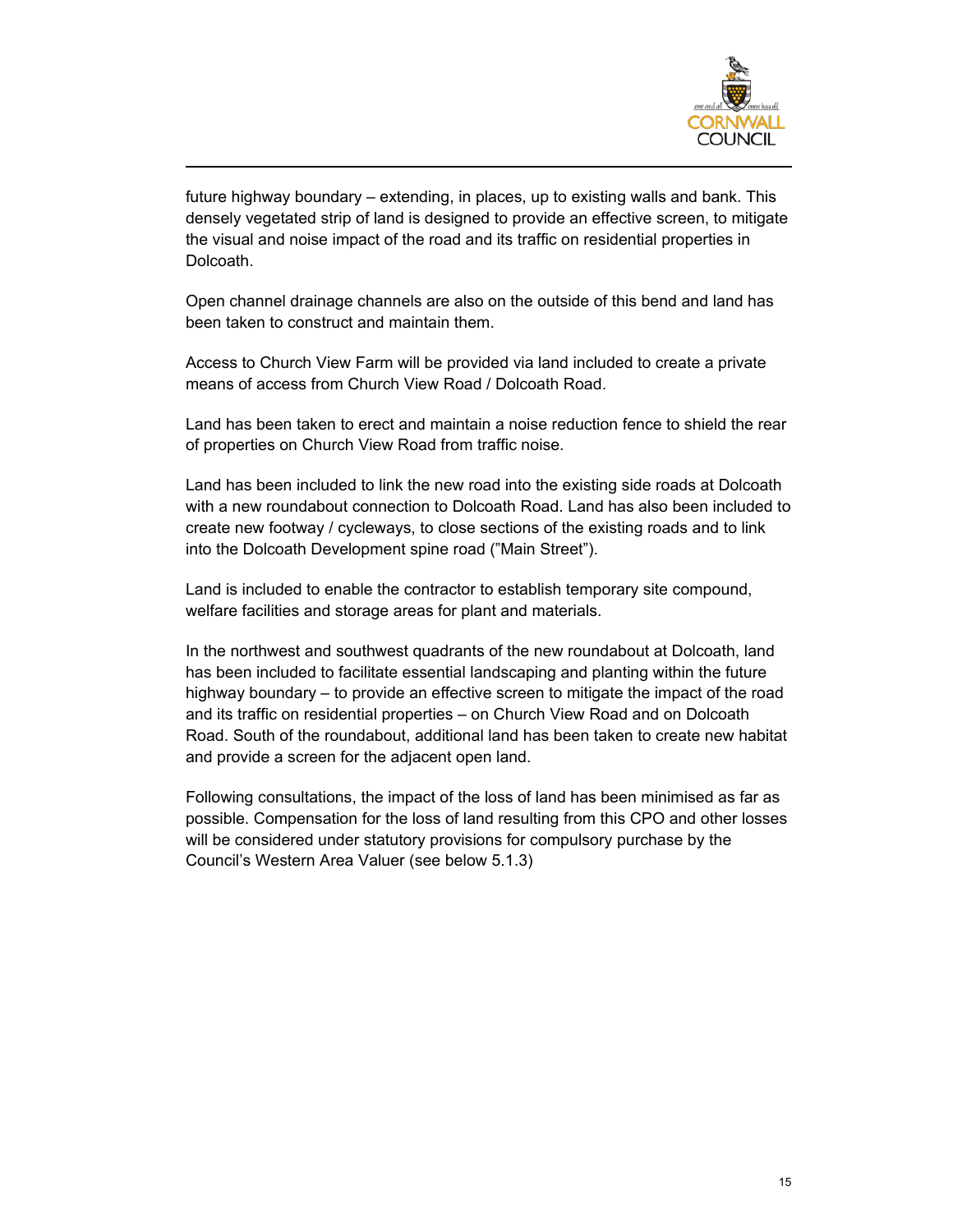

## 4 Human Rights Considerations

The Human Rights Act 1998 incorporated into UK law the European Convention on Human Rights' ("the Convention"). The Convention includes provisions in the form of Articles, the aim of which is to protect the rights of the individual (including companies). In resolving to make the Order the Council should consider the rights of property owners under the Convention, notably under the following articles:

### Article 1 (of the First Protocol)

This protects the rights of everyone to the peaceful enjoyment of possessions. No one can be deprived of possessions except in the public interest and subject to the relevant national and international laws.

### Article 8

This protects private and family life, home and correspondence. No public authority can interfere with these interests except if it is in accordance with the law and it is necessary in the interest of national security, public safety or the economic wellbeing of the country.

### Article 14

This protects the right to enjoy rights and freedom in the Convention free from discrimination on any ground such as sex, race, colour, language, religion, political or other opinion, or national or social origin.

In the case of each of these Articles (and indeed other provisions of the Convention) the Council should be conscious of the need to strike a balance between the rights of the individual and the interests of the public. In the light of the significant public benefit that will arise from the construction of the proposed road it is considered that it would be appropriate to make the Order. In the circumstances, it is not considered that the Order would constitute an unlawful interference with the individual property rights.

Extensive consultation has taken place in relation to the proposed scheme at the planning stage with the opportunity being given for affected parties to make representations. Negotiations have also been pursued with many parties affected by the compulsory purchase order. Further representations can be made in the context of any Public Inquiry, which the Secretary of State for Transport may decide to hold in connection with the Order. Those directly affected by the Order will be entitled to compensation proportionate to the loss, which they incur as a result of the compulsory acquisition. See below 5.1.3.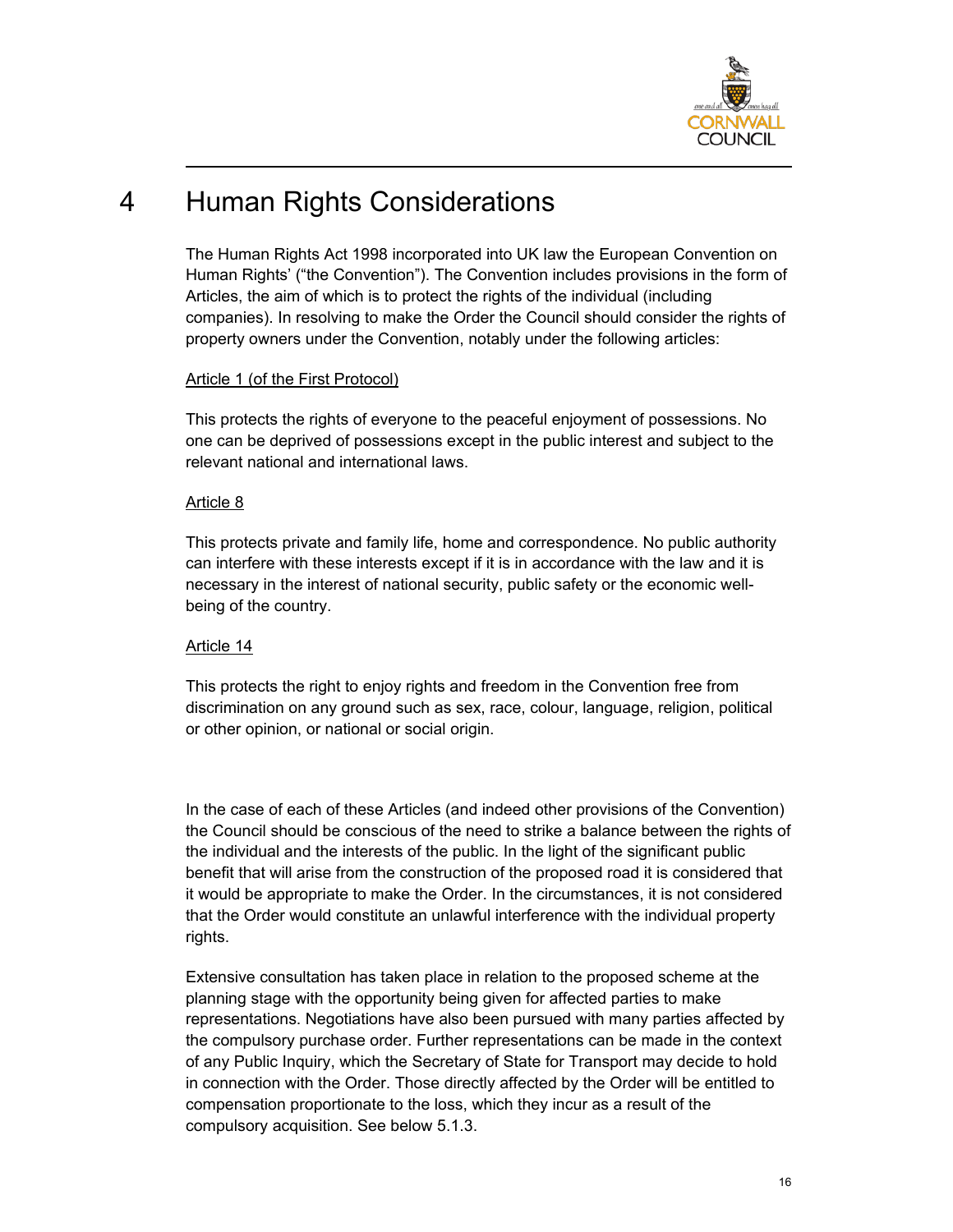

## 5 Further Information

### *5.1.1 Related Orders*

A Side Roads Order for the same scheme will be made concurrently with this CPO

### *5.1.2 Special considerations affecting the Order Land*

**5.1.2.1 Listed Buildings and Conservation Areas** 

No listed buildings are affected by the Order. A number of buildings, however, are of archaeological importance and measures have been agreed to mitigate the impact by surveying and recording.

None of the land affected by the Order is within a conservation area.

### **5.1.2.2 World Heritage Site**

(a) The World Heritage Convention was ratified by the United Kingdom in 1984. The convention provides for the identification, protection, conservation and presentation of cultural and natural sites of outstanding universal value, as World Heritage Sites ("WHS"). Individual governments are responsible for ensuring the protection of sites which are inscribed on the list. Following a submission by the Secretary of State for Culture, Media and Sport On July 13 2006 the decision was taken by UNESCO's World Heritage Committee meeting to inscribe the Cornwall and Devon *mining landscape* onto the World Heritage List.

(b) World Heritage status is a material consideration in the determination of planning applications (as defined in PPG 15) but has no statutory place in the current planning system.

 (c) Part of the order land falls within the World Heritage Site. The Council is sensitive to this and has fully considered the WHS and any immediate impact and/or implications for the longer terms have been evaluated. The case for the scheme has been made in two planning applications which included assessments of the environmental impact of the scheme. The impact of this scheme on the WHS has been considered and judged to be unlikely to have any significant negative impact on the WHS.

### **5.1.2.3 Negotiated land acquisition**

Land owned by the SWRDA, Western Power Distribution, Network Rail and WUM (BaseResult) is affected by the order. The Council is in negotiation with these interests with a view to securing the relevant land needed for the scheme.

#### *5.1.3 Compensation issues*

In any CPO process there is always an endeavour to discuss compensation issues and to purchase properties by agreement, if possible, rather than compulsorily.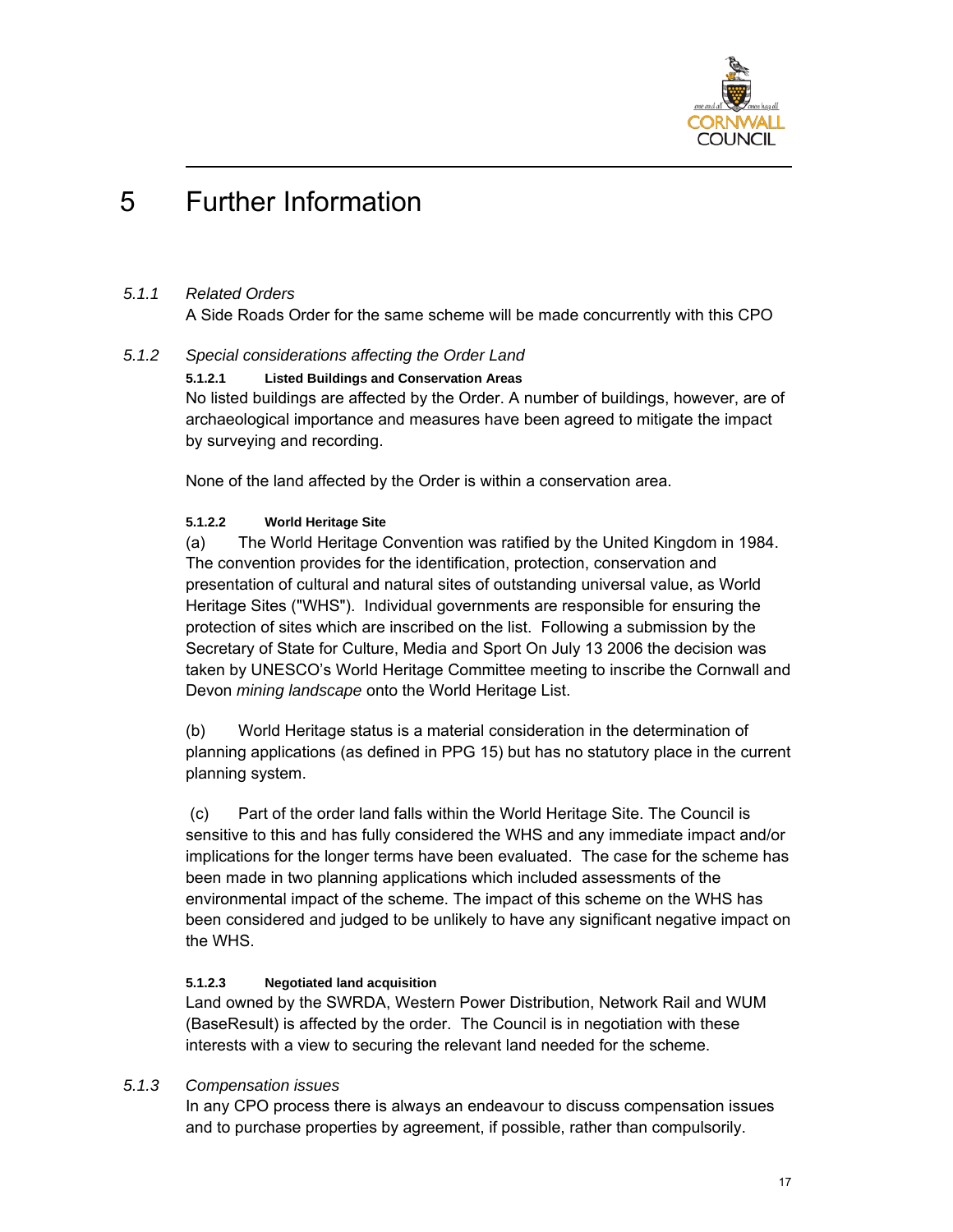

Owners and tenants of properties affected by the Order who wish to discuss this option should contact Colin Benney, the Council's Western Area Valuer, in the first instance, whose details appear below. The Council's consultant is Parsons **Brinckerhoff** 

Land required temporarily during the construction period would, if possible, be obtained under an Essential Licence by agreement and Title would not be acquired.

### *5.1.4 Inspection of documents*

A copy of the Order, Order Map and this Statement of Reasons and the documents referred to in the attached list can be inspected at the Council's Offices, [New County Hall, Truro] [between 9am and 5pm on Mondays to Thursdays and between 9am and 4.30 pm on Fridays] and at [ Cornwall Council offices , Camborne ] [between 8.45am and 5.15pm on Mondays, Tuesdays and Thursdays, between 10am and 5.15pm on Wednesdays and 8.45am to 5.45pm on Fridays], and is available for inspection on the Council's website This Statement of Reasons for making the Compulsory Purchase Order is not intended to discharge the Council's statutory obligations under the Compulsory Purchase (Inquiries Procedure) Rules 2007.

### *5.1.5 Next Steps – Objections leading to a Public Inquiry*

Objections to the Compulsory Purchase Order and its associated Side Roads Order for the CPR Regeneration Highway Scheme may be considered at a Public Inquiry. This would be programmed by the Department for Transport for Spring 2012.

Letters of support or objection, or letters making comments on these orders should be addressed to:

Secretary of State for Transport National Casework Team Department for Transport Lancaster House Hampshire Court Newcastle Business Park Newcastle Upon Tyne NE4 7YH and a copy sent to:

Jayne Broadway, Principal Legal Officer – Property, Cornwall Council, Room 329, New County Hall, Treyew Road, Truro, TR1 3AY.

### *5.1.6 Queries*

Land owners or Tenants of property affected by the CPO who require further information about the scheme, the Orders or the statutory process can contact the Council's officers.